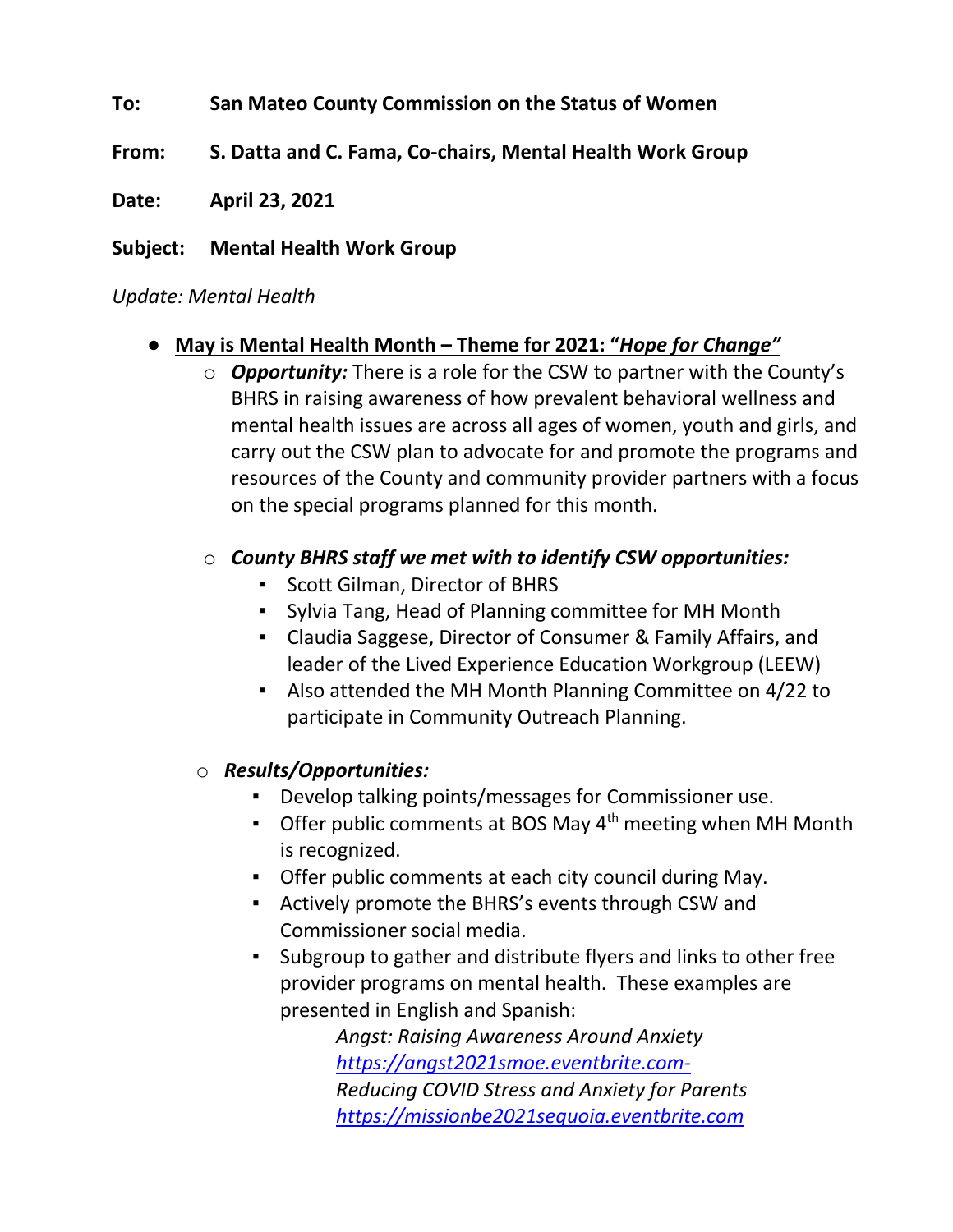- Follow up on LEEW's interest, as shared by Ms. Saggese, in participating in a round table with a group of Commissioners to share their experiences and help inform the CSW Subgroup as it carries out its work plan.
- Wear lime green when presenting public comments that is the MH Month color this year.

### **Resources:**

**[May is Mental Health Month Website](https://www.smchealth.org/post/mental-health-month)**

**[Proclamation by San Mateo County Cities](https://docs.google.com/spreadsheets/d/1tue2I2yEswnO6_d615_W8vBFziMIkNZVl290CePLMLE/edit#gid=0)**

### **Proposed Actions for the CSW:**

- **Invite CSW Members to attend their City Council meetings when their mental health proclamations are schedule and make public comment. Here are call to action items and talking points for Mental Health Month (MHM):** 

### **Why MHM?**

o Mental health and substance use conditions affects 1 in 4 adults in the US in 2019; estimates suggest that one in four adults with a mental health condition are not receiving the help they need; and

o Communities have faced increasing mental health challenges related to the COVID-19 pandemic. The percentage of adults who had symptoms of an anxiety or a depressive disorder and those with unmet mental health needs increased significantly (from 36.4% to 41.5% and 9.2% to 11.7% respectively) during August 2020 to February 2021

o Stigma and lack of awareness of resources are some of the key barriers preventing people from getting help around mental health and substance use issues

o MHM is one of the best times of the year to increase awareness and inspire action to reduce stigma against those facing mental health and substance use issues

### **2. What is MHM?**

o San Mateo County joins our state and country in celebrating Mental Health Month (MHM) in May.